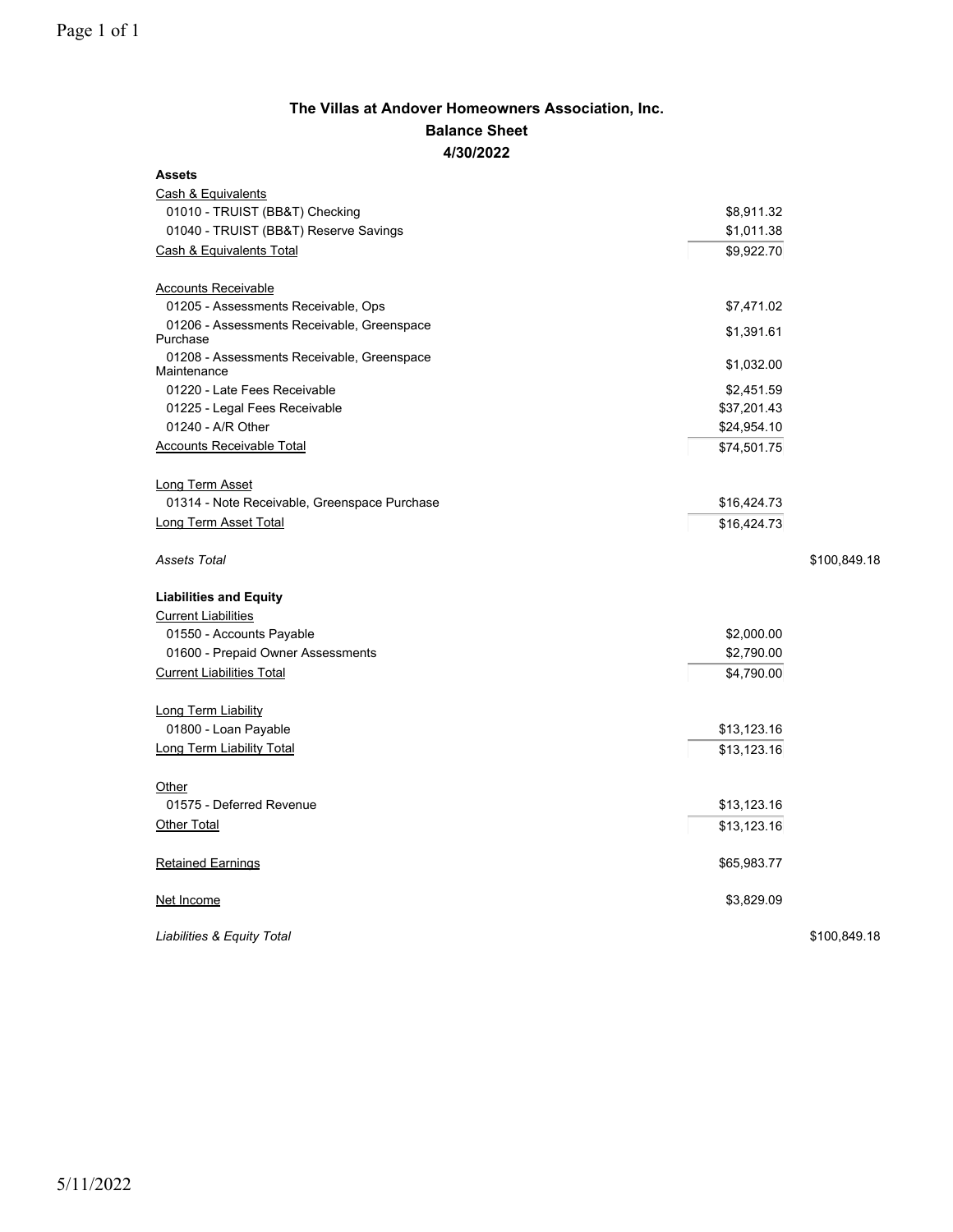## **The Villas at Andover Homeowners Association, Inc. Budget Comparison Report 4/1/2022 - 4/30/2022**

|                                             | 4/1/2022 - 4/30/2022               |                       |                        | 1/1/2022 - 4/30/2022    |                         |                                      |                        |
|---------------------------------------------|------------------------------------|-----------------------|------------------------|-------------------------|-------------------------|--------------------------------------|------------------------|
|                                             | Actual                             |                       | <b>Budget Variance</b> | Actual                  | <b>Budget</b>           |                                      | Variance Annual Budget |
| Income                                      |                                    |                       |                        |                         |                         |                                      |                        |
| Income                                      |                                    |                       |                        |                         |                         |                                      |                        |
| 03020 - Assessments, Operations             | \$10,640.00 \$10,640.00            |                       | \$0.00                 |                         | \$20,824.00 \$20,824.00 | \$0.00                               | \$42,104.00            |
| 03021 - Assessments, Greenspace Purchase    | \$308.46                           | \$266.67              | \$41.79                | \$1,231.49              | \$1,066.68              | \$164.81                             | \$3,200.00             |
| 03023 - Assessments, Greenspace Maintenance | \$1,710.00                         | \$1,710.00            | \$0.00                 | \$2,926.00              | \$2,926.00              | \$0.00                               | \$6,346.00             |
| 03080 - Interest Income                     | \$0.04                             | \$1.00                | (\$0.96)               | \$1.19                  | \$4.00                  | (\$2.81)                             | \$12.00                |
| 03081 - Interest Income, Note Receivable    | \$0.00                             | \$0.00                | \$0.00                 | \$0.00                  | \$0.00                  | \$0.00                               | \$800.00               |
| 03100 - Late Fee Income                     | \$0.00                             | \$0.00                | \$0.00                 | \$100.00                | \$0.00                  | \$100.00                             | \$0.00                 |
| 03105 - Late Fee Interest                   | \$224.32                           | \$0.00                | \$224.32               | \$472.18                | \$0.00                  | \$472.18                             | \$0.00                 |
| 03120 - Legal Fees Reimbursement            | \$100.00                           |                       | \$666.67 (\$566.67)    | \$100.00                |                         | \$2,666.68 (\$2,566.68)              | \$8,000.00             |
| <b>Total Income</b>                         | \$12,982.82 \$13,284.34 (\$301.52) |                       |                        |                         |                         | \$25,654.86 \$27,487.36 (\$1,832.50) | \$60,462.00            |
| <b>Total Income</b>                         | \$12,982.82 \$13,284.34 (\$301.52) |                       |                        |                         |                         | \$25,654.86 \$27,487.36 (\$1,832.50) | \$60,462.00            |
| <b>Expense</b>                              |                                    |                       |                        |                         |                         |                                      |                        |
| <b>Administrative &amp; General</b>         |                                    |                       |                        |                         |                         |                                      |                        |
| 04010 - Interest Expense                    | \$59.91                            | \$50.00               | (\$9.91)               | \$241.99                | \$200.00                | (\$41.99)                            | \$600.00               |
| 04025 - Accounting & Audit Fees             | \$235.00                           |                       | $$0.00$ (\$235.00)     | \$235.00                | \$0.00                  | (\$235.00)                           | \$500.00               |
| 04100 - Dues & Subscriptions                | \$0.00                             | \$0.00                | \$0.00                 | \$0.00                  | \$0.00                  | \$0.00                               | \$15.00                |
| 04125 - Federal & State Taxes               | \$0.00                             | \$0.00                | \$0.00                 | \$12.98                 | \$0.00                  | (\$12.98)                            | \$0.00                 |
| 04150 - Insurance, Business Liability       | \$0.00                             | \$0.00                | \$0.00                 | \$0.00                  | \$0.00                  | \$0.00                               | \$1,030.00             |
| 04200 - Legal Fees                          | \$0.00                             | \$833.33              | \$833.33               | \$5,195.67              |                         | \$3,333.32 (\$1,862.35)              | \$10,000.00            |
| 04225 - Management Fees                     | \$644.39                           | \$632.11              | (\$12.28)              | \$2,516.18              | \$2,528.44              | \$12.26                              | \$7,585.33             |
| 04275 - Office Supplies                     | \$2.10                             | \$10.00               | \$7.90                 | \$108.56                | \$40.00                 | (\$68.56)                            | \$120.00               |
| 04300 - Postage                             | \$2.49                             | \$10.00               | \$7.51                 | \$61.73                 | \$40.00                 | (\$21.73)                            | \$120.00               |
| 04325 - Social Activities                   | \$0.00                             | \$0.00                | \$0.00                 | \$0.00                  | \$0.00                  | \$0.00                               | \$500.00               |
| 04330 - Membership Fees                     | \$0.00                             | \$0.00                | \$0.00                 | \$0.00                  | \$0.00                  | \$0.00                               | \$25.00                |
| 04450 - Website                             | \$0.00                             | \$0.00                | \$0.00                 | \$0.00                  | \$0.00                  | \$0.00                               | \$125.00               |
| <b>Total Administrative &amp; General</b>   | \$943.89                           | \$1,535.44            | \$591.55               | \$8,372.11              |                         | \$6,141.76 (\$2,230.35)              | \$20,620.33            |
| Maintenance, Grounds                        |                                    |                       |                        |                         |                         |                                      |                        |
| 05540 - Grounds Maintenance, Contract       |                                    | \$2,531.12 \$2,481.25 | (\$49.87)              | \$9,791.30              | \$9,925.00              | \$133.70                             | \$29,775.00            |
| 05555 - Grounds Maintenance, Trees          | \$540.00                           |                       | $$0.00$ (\$540.00)     | \$540.00                | \$0.00                  | (\$540.00)                           | \$0.00                 |
| 05565 - Ice & Snow Removal                  | \$0.00                             | \$0.00                | \$0.00                 | \$379.48                | \$750.00                | \$370.52                             | \$1,000.00             |
| 05580 - Light Repairs, Landscaping          | \$0.00                             | \$10.00               | \$10.00                | \$0.00                  | \$40.00                 | \$40.00                              | \$120.00               |
| 05595 - Mailbox Repairs                     | \$0.00                             | \$10.00               | \$10.00                | \$0.00                  | \$40.00                 | \$40.00                              | \$120.00               |
| 05600 - Supplies                            | \$52.95                            | \$2.50                | (\$50.45)              | \$52.95                 | \$10.00                 | (\$42.95)                            | \$30.00                |
| <b>Total Maintenance, Grounds</b>           | \$3,124.07                         | \$2,503.75 (\$620.32) |                        | \$10,763.73 \$10,765.00 |                         | \$1.27                               | \$31,045.00            |
| Maintenance, Greenspace                     |                                    |                       |                        |                         |                         |                                      |                        |
| 05705 - Greenspace Maintenance, Mowing      | \$497.44                           | \$484.58              | (\$12.86)              | \$1,885.58              | \$1,938.32              | \$52.74                              | \$5,815.00             |
| 05735 - Greenspace Maintenance, Trees       | \$0.00                             | \$83.33               | \$83.33                | \$0.00                  | \$333.32                | \$333.32                             | \$1,000.00             |
| Total Maintenance, Greenspace               | \$497.44                           | \$567.91              | \$70.47                | \$1,885.58              | \$2,271.64              | \$386.06                             | \$6,815.00             |
| <b>Utilities</b>                            |                                    |                       |                        |                         |                         |                                      |                        |
| 06010 - Electricity                         | \$110.47                           | \$100.00              | (\$10.47)              | \$456.04                | \$400.00                | (\$56.04)                            | \$1,200.00             |
| 06065 - Water                               | \$83.18                            | \$100.00              | \$16.82                | \$332.62                | \$400.00                | \$67.38                              | \$1,200.00             |
| 06070 - Water Quality Mgm Fee               | \$0.00                             | \$5.50                | \$5.50                 | \$15.69                 | \$22.00                 | \$6.31                               | \$66.00                |
|                                             |                                    |                       |                        |                         |                         |                                      |                        |
| <b>Total Utilities</b>                      | \$193.65                           | \$205.50              | \$11.85                | \$804.35                | \$822.00                | \$17.65                              | \$2,466.00             |